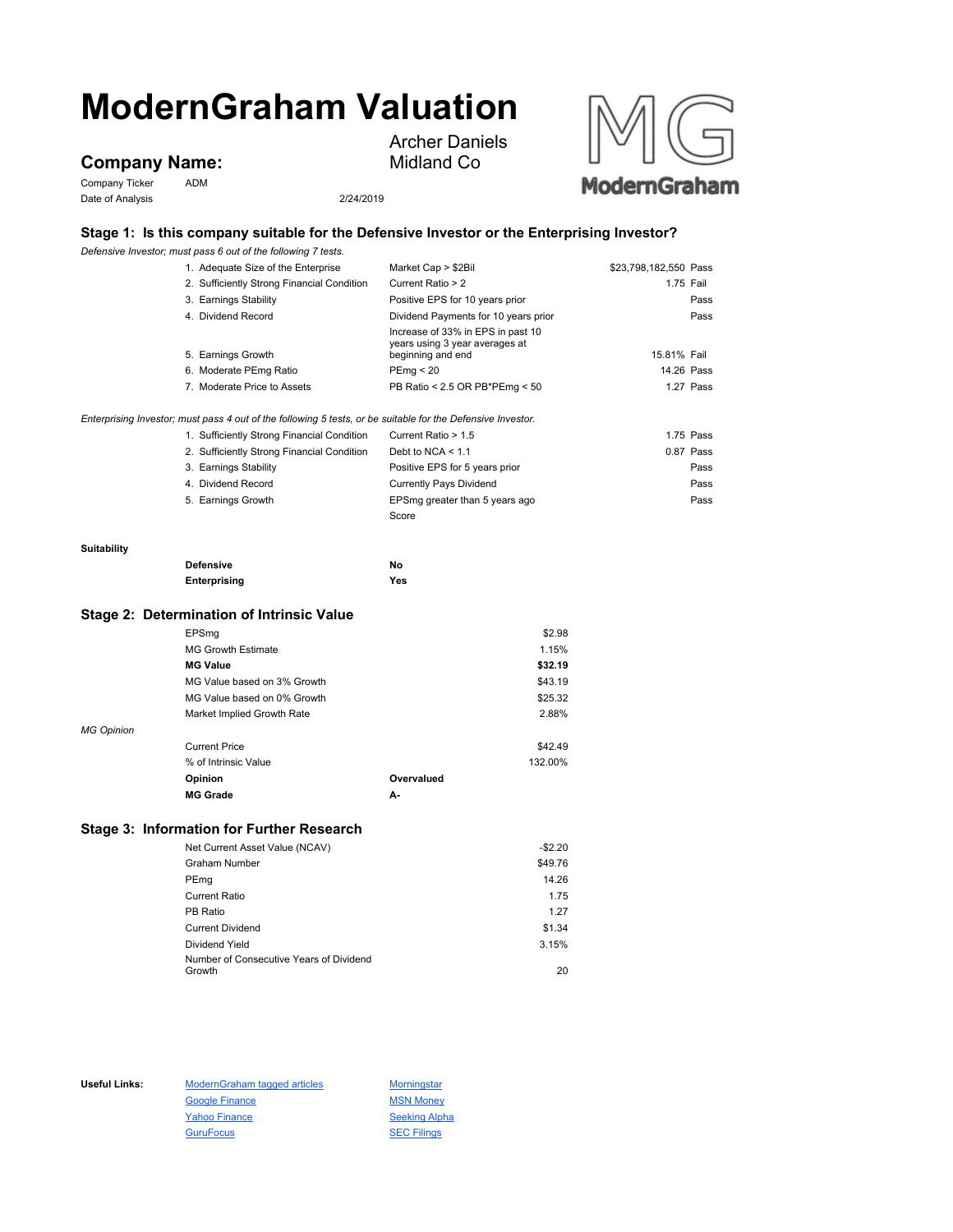| <b>EPS History</b> |        | <b>EPSmg History</b>                 |                  |
|--------------------|--------|--------------------------------------|------------------|
| Next Fiscal Year   |        |                                      |                  |
| Estimate           |        | \$3.25 Next Fiscal Year Estimate     | \$2.98           |
| Dec2018            | \$3.19 | Dec2018                              | \$2.87           |
| Dec2017            | \$2.79 | Dec2017                              | \$2.69           |
| Dec2016            | \$2.16 | Dec2016                              | \$2.59           |
| Dec2015            | \$2.98 | Dec2015                              | \$2.77           |
| Dec2014            | \$3.43 | Dec2014                              | \$2.67           |
| Dec2013            | \$2.02 | Dec2013                              | \$2.36           |
| Jun2012            | \$1.84 | Jun2012                              | \$2.58           |
| Jun2011            | \$3.13 | Jun2011                              | \$2.96           |
| Jun2010            | \$3.00 | Jun2010                              | \$2.83           |
| Jun2009            | \$2.62 | Jun2009                              | \$2.65           |
| Jun2008            | \$2.79 | Jun2008                              | \$2.47           |
| <b>Jun2007</b>     | \$3.30 | Jun2007                              | \$2.10           |
| Jun2006            | \$2.00 | Jun2006                              | \$1.39           |
| Jun2005            | \$1.59 | Jun2005                              | \$1.01           |
| Jun2004            | \$0.76 | Jun2004                              | \$0.70           |
| Jun2003            | \$0.70 | Jun2003                              | \$0.63           |
| Jun2002            |        | \$0.78 Balance Sheet Information     | 12/1/2018        |
| Jun2001            |        | \$0.55 Total Current Assets          | \$20,588,000,000 |
| Jun2000            |        | \$0.41 Total Current Liabilities     | \$11,776,000,000 |
| Jun1999            |        | \$0.30 Long-Term Debt                | \$7,698,000,000  |
|                    |        | <b>Total Assets</b>                  | \$40,833,000,000 |
|                    |        | Intangible Assets                    | \$4,041,000,000  |
|                    |        | <b>Total Liabilities</b>             | \$21,837,000,000 |
|                    |        | Shares Outstanding (Diluted Average) | 567,000,000      |